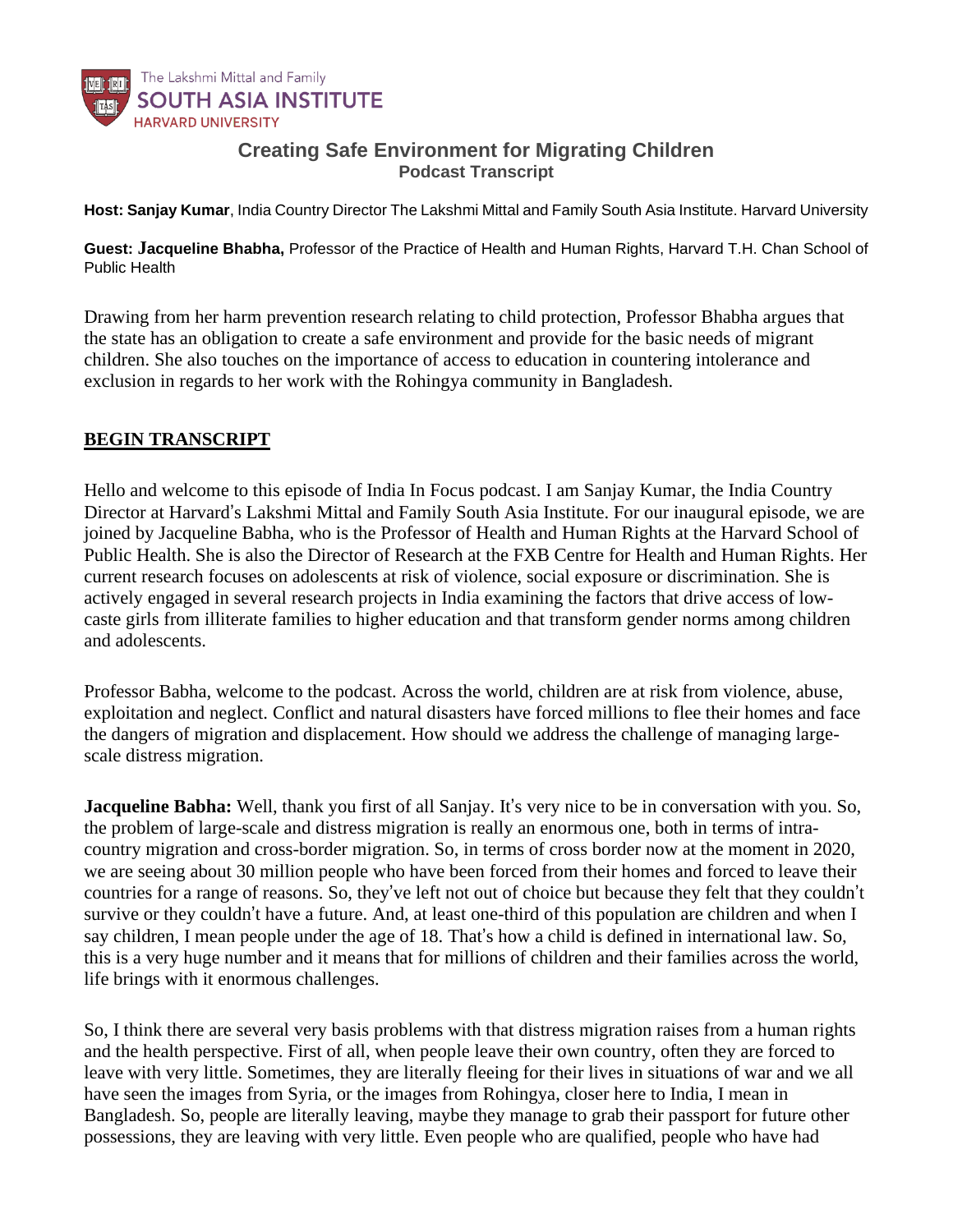comfortable lives, people have been used to living in a certain way may find themselves in extremely harsh situations. So, there is an enormous challenge there for people who are used to having running water, who are used to having a comfortable life. And of course, there are many of the people who are forced into the most arduous journeys are poorer people who don't have the option of buying a visa or buying an air ticket, and so the journeys are very hazardous.

If you combine the difficulty of leaving and the difficulty of the job where you don't have family, where you don't have any means of protection, there are enormous challenges presented. And these are challenges not just for individuals, these are challenges for states. States have obligations to protect people who are fleeing from humanitarian challenges but we have not done a good job. We have done quite a poor job, so, in many cases, and I was just recently, I was in Cox's Bazaar some months ago seeing the Rohingya refugees and more recently, I've been also in Greece seeing Syrian refugees living, I mean the lives in the camps are very harsh and the children themselves face many, many challenges. So states have obligations at least to create a safe environment to provide basic needs for shelter, for healthcare, for food and water but on top of that states also should have a responsibility to provide education for example and we see that many of these children are not getting an education.

So, some people talk about a lost generation, you can imagine if children for years are out of school, this creates a dreadful basis for the future of their lives, they don't have a skill set they don't even have a sense of belonging, of purpose, so these are some of the challenges that we are facing.

**Sanjay Kumar:** And what do you think have been the main challenges that come in the way of providing safe asylum to the refugee children and what do you also see as response by the international agencies?

**Jacqueline Bhabha:** We've seen a mixture of responses, I think many of us as human rights people tend to focus on the bad things. I mean we have seen also seen some wonderful examples you know, I suppose the best example is Germany in 2015 where over a million people were admitted and I was just in Germany last week talking to some colleagues, including senior colleagues in government, they've really done quite a remarkable job of including refugees now a high proportion are earning and people are learning the language, of course nobody is homeless. So, there are some really good examples where there is political will of course we know Chancellor Merkel herself said we can do this, she created a 'can do' attitude.

Of course, Germany has it s own history which also I think made the population particularly receptive in a way to kind of clear the stain of 20th century Germany and what happened. So, if there is political will, if there is public support, you can do a lot because actually refugees and forced migrants generally are the more able and more dynamic among their population. It's not the poorest of the poor, it's not the most fragile or the most vulnerable who leave, it's usually the most entrepreneurial, often young, healthy, determined, ambitious. So there's a huge human dividend you can try to reap.

The trouble of course is that political will is hard to sustain and we have seen this in Germany, we've seen this elsewhere so it's always a regular trope in political life that you know scapegoating outsiders is a very convenient tool for political leaders to cover problems they are having domestically. We've seen this again and again, unfortunately we are also seeing this in this country. So, it's easy to blame outsiders for political problems that occur within your own country, and so this unfortunately is what we're seeing now across Europe, and we are seeing this in Bangladesh where Bangladeshis were welcoming initially to the Rohingya, we are seeing this in Turkey, again Turks were very welcoming to Syrians.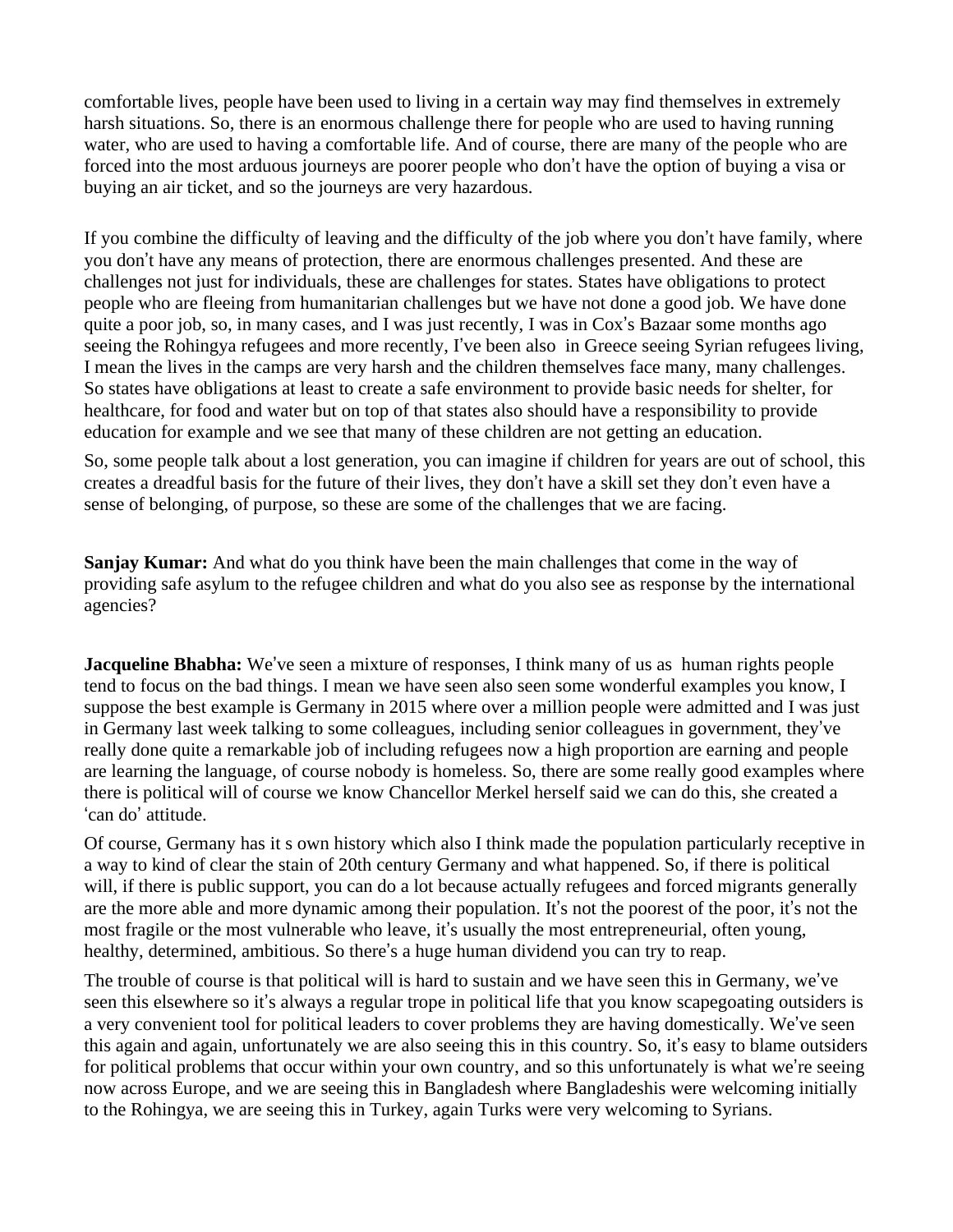So, one of the problems in our situations is Sanjay political leadership is often not sustained and instead of that you get xenophobia, you get a kind of leveraging of hostility and of course if you have that and you incentivize you know the dark side of people and everybody has a good side and a bad side, if you incentivize that dark side, then the political will and the effort to include and welcome and incorporate the benefits of a new population are lost. And, so I think unfortunately we are often seeing this where they could be a huge gain, a brain gain, a personnel gain, a youth gain, instead we are seeing this rise of hostility. We are seeing a ghettoization of new arrived refugees or forced migrants in very unsavory circumstances where there's crime, where there's lack of employment, where there's hatred and then of course there's a vicious circle.

So, states have a huge responsibility, you mentioned international organizations and certainly international organizations, humanitarian organizations in particular have been very involved, the most obvious is UNHCR, United Nations High Commission for Refugees, UNICEF and International Organization of Migration and UNDP, many others have also been involved. At the end of the day though, it is going to be states, not the international community who are going to sustain these populations. International community can do so much, you can create a situation of sort of dependence where you are supporting a population of refugee camp for a while but that's not a permanent situation and we wouldn't want it to be a permanent situation. So, ultimately however abled the international community is, at the end of the day the international community is made up at states. So, states have to give the money, states have to contribute but at the end of the day these are political decisions that states or regions make and there's only so much the UN can do to patch up the gaps.

**Sanjay Kumar:** Right, so according to you, how can we make sure that the rights and safety of children and young people are preserved as they undertake migration? Can you suggest some of the things?

**Jacqueline Bhabha:** Yeah, I think you know there's a lot of expertise on this and we should be doing much better than we are because despite what people say child migration is not a new thing, children have always migrated. It's true that the visibility of unaccompanied child migration has increased, you know we have seen this of course at the US-Mexico border, we've seen this in other places with Afghani young people, with Pakistani boys, with people coming from sub-S Saharan Africa but it's not a new phenomenon. And, so we should and people like myself and many others have been talking for a long time about what needs to be done to make the situation better but so far we haven't made enough progress.

So. what I think we should be doing are several things. First of all, we should think of these migrant children, first of all it's children, which sounds very banal but in practice it's not banal because it means that if you have an unaccompanied child whatever the nationality the state, the organizations that care for children should have a responsibility to that child. So, for example, you have an unaccompanied Rohingya child fleeing Myanmar coming into Bangladesh, that child first and foremost should be the responsibility of the Bangladeshi Child Welfare Organization because it's a child and shouldn't be put into some refugee department or police department or migration department who know nothing about children. It should the specialist who deals with children, that's no one. So, domestic child welfare systems should include within them people whose responsibility it is to incorporate the needs of a migrant and refugee children, that's number one, we don't really do that, very few countries do that the sort of kind of segregation.

Secondly, when children arrive accompanied, they need to be of course accommodated with their families. They should not be separated from their families like we saw in the US recently, you can't detain the parents and take little toddlers away, I mean it was an obscenity. So, parents and children should be kept together, families should be kept together and should be looked after as families and they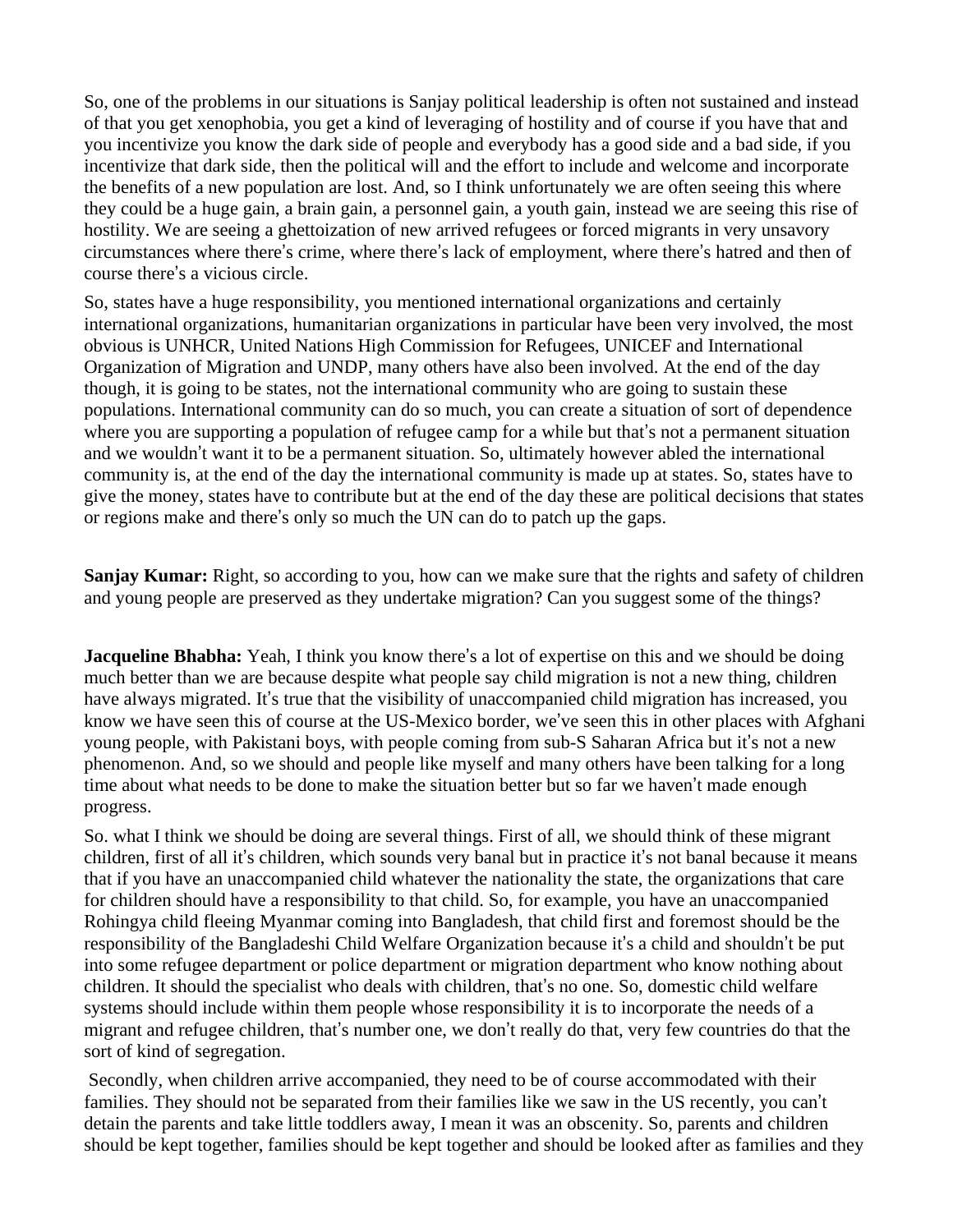should not be detained. Children should not be detained where they have not been charged with a criminal offense, it's never acceptable to detain a child just because he or she does not have a documented migration status and yet that happens all the time. So, that's the second point, shouldn't detain children, should keep families together not in detention and there are lot's of ways of making sure that you are keeping track of them if you're worried they are going to disappear, there are ways of keeping sure , they can report to police stations, in this day and age with cellphones you know where people are, it's not a mystery.

Thirdly, every unaccompanied child should have someone who is allocated like a guardian or somebody in place of a parent in Latin they say in loco parentis, somebody who has that responsibility like we would do for a domestic child who is in care. So, somebody who's responsible for helping a child find accommodation, helping the child get a lawyer, helping the child get into school, protecting the child from exploitation or violence. What happens instead is that many of these children particularly the teenagers are on their own and so I have mentioned being recently in Greece we see children regrettably, children even selling sex in order to get money to cope because there is nobody looking after them, they're not really properly attended to, some of them have a lot of pressure from their families to send money back, some children feel the pressure to move on from where they are to a better place, and they want to get money to pay smugglers for whatever reason. This is a very big problem and of course in other situations it's not the children who are deciding or whatever, it's adults who are taking advantage and we are seeing this in Mexico now where there are very large numbers of unaccompanied children and the gangs, the cartels, the drug lords are using these migrant children. So, you need to have responsibility for unaccompanied children whether they're your nationals or not, it doesn't matter. Ultimately, in future these are going to be one of your population. So, ultimately, I would say these are very, very basic starting points you should ensure.

**Sanjay Kumar:** So you spoke about some of these international border issues and the migrant issues, so what according to you are some of the challenges related to children protection unique to South Asia?

**Jacqueline Bhabha:** So, you know South Asia has huge strengths and huge weaknesses. There's an enormously young population, so there's an enormous opportunity for growth, for exploration and we've seen that, we've seen the unbelievable success of so many South Asians. Obviously, everybody talks about the IT field but I think those of us who work in American universities we see it and these are not just wealthy kids, South Asian kids who've done so well because there's a strong family, there's a strong support for education, there's a very good sense of investing in the child and the future of the family.

So, I think these are all very strong assets that South Asia has which other areas do not have, I mean in Europe you have a really sharp demographic decline. Even a country like Mexico now is beginning to decline, so this is an asset. It means that you have young people who have enormous potential. The downside is of course that there are very many serious child protection issues which are still sadly not addressed, some of them are closely related to gender, some are closely related to cast and many are related to poverty and inequality. I would say those are the three factors, so start with gender, you know still unacceptably high rates of child marriage when I say child marriage, I mean girl child marriage. Rates have come down, situation has improved but i think over 20% of 18 year olds in India are still married and that's very high if you think of the size of the country, we are talking about millions of girls and of course marriage is not just marriage, marriage is then the risk of pregnancy, early pregnancy which is dangerous if you are very young. Of course, high risk of violence if you are a young girl in a family, so child marriage is something which is till a very pervasive norm and South Asia is not the only region in the world, there are parts of sub-Saharan Africa for example where there are very high rates of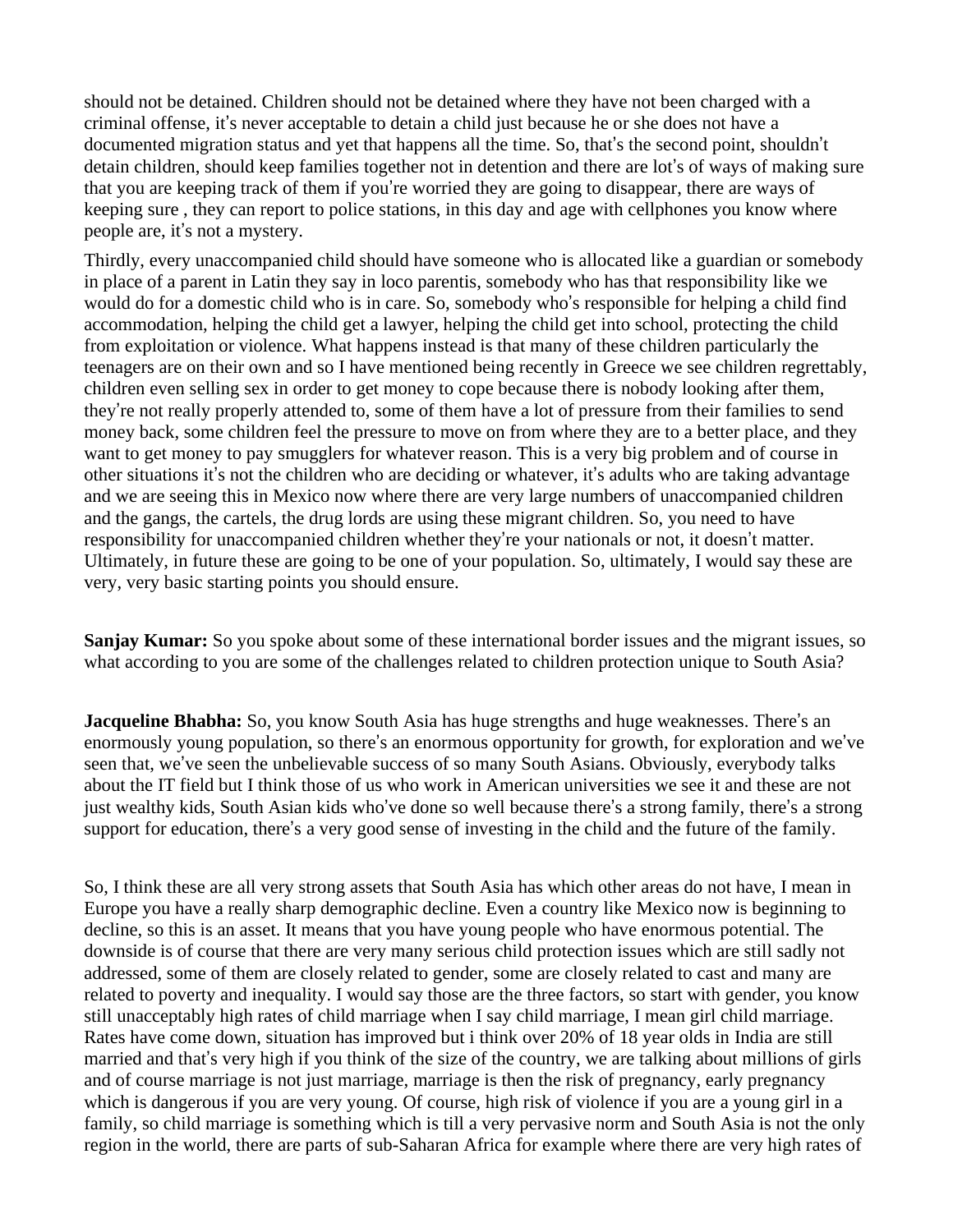child marriage but it's something that there's a long way to go and I would say other related issues that I've already mentioned of course domestic violence, rape, whether because increased reporting or whether because of increased kind of movement in modern life, rape is one of the fastest growing crimes in India. So, as I say it maybe an artifact of the Nirbhaya case and the fact that a lot more people are reporting but it may also be that a lot more girls are also now going to college and going out of their home so that's one factor. So, I think all these gender related challenges to children are not very unique to South Asia but they are definitely a feature of South Asian life, these gendered norms about family, about the position of girls.

Secondly, I would say caste. Cast, unfortunately, particularly an Indian problem continues to absolutely dominate life chances for children even though it's not meant to even though I don't know how long Ambedkar lived wonderful constitution in India but the inequalities, caste-based inequalities are still pervasive and we are all familiar of the cases we read in the paper even of cases of people who despite their caste manage to make it, you know that young doctor and then they get attacked. So, caste is a very distinctive South Asian problem which unfortunately is still a long way to be solved and I think know that this current climate is not helping at all. There's an increase in tribalism, there' s an increase in religious hostility which of course ricochets on children and children's life chances and children's sense of safety.

And then lastly, just overall inequality. We know that India has increased it's middle class dramatically, we know that I don't know if it's the 5th or the 6th largest economy in the world, I mean India is an absolute behemoth of productivity, of entrepreneurial and industrial success and yet, so many of the poorest people in the world live in this country. So, I mean it's not just India also probably other parts of South Asia but I am most familiar with India so I think that growing India rising has not been combined with reducing inequality and this means that the children's life chances are extremely unequal and that's still an issue. It's an issue quality of education, quality of food, access to healthcare, access to jobs, the whole government.

**Sanjay Kumar:** I think you touched upon several issues and the role of education is very important where they are forced to leave their education and that leads to number of issues, they become dependent on and especially the girls and that is also a big issue in and around India and in South Asia.

**Jacqueline Bhabha:** I think you are right. I think education is a huge issue and of course here too, it's not you can say that the glass is half empty and half full. I mean there have been an enormous progress in India, when the Britsh left the situations was a disaster, absolute disaster now, 75 years after independence whatever we are, there's much greater access. Over 19% of children have access to school, even secondary school enrollment has increased, college enrollment is increasing but there are still so many children who whether it's marriage, whether it's seasonal migration or other reasons, there's so many, I think there are 60-70 million people in seasonal migrants in India. That means that 7 months of the year the whole family moves to mines, sugarcane or cotton or quarries or whatever and then they move back during the monsoon. So, of course that kind of undermines the possibility of education. So, I think even though there's been so much progress in the educational context, there are also still so many challenges, including cost, safety and many issues like that so there's a long way to go.

**Sanjay Kumar:** Professor Bhabha, you have been leading a course on child protection under Harvard X. Would you like to share a bit about that and how people working in this field can be benefitted or enrolled if you can provide some insight?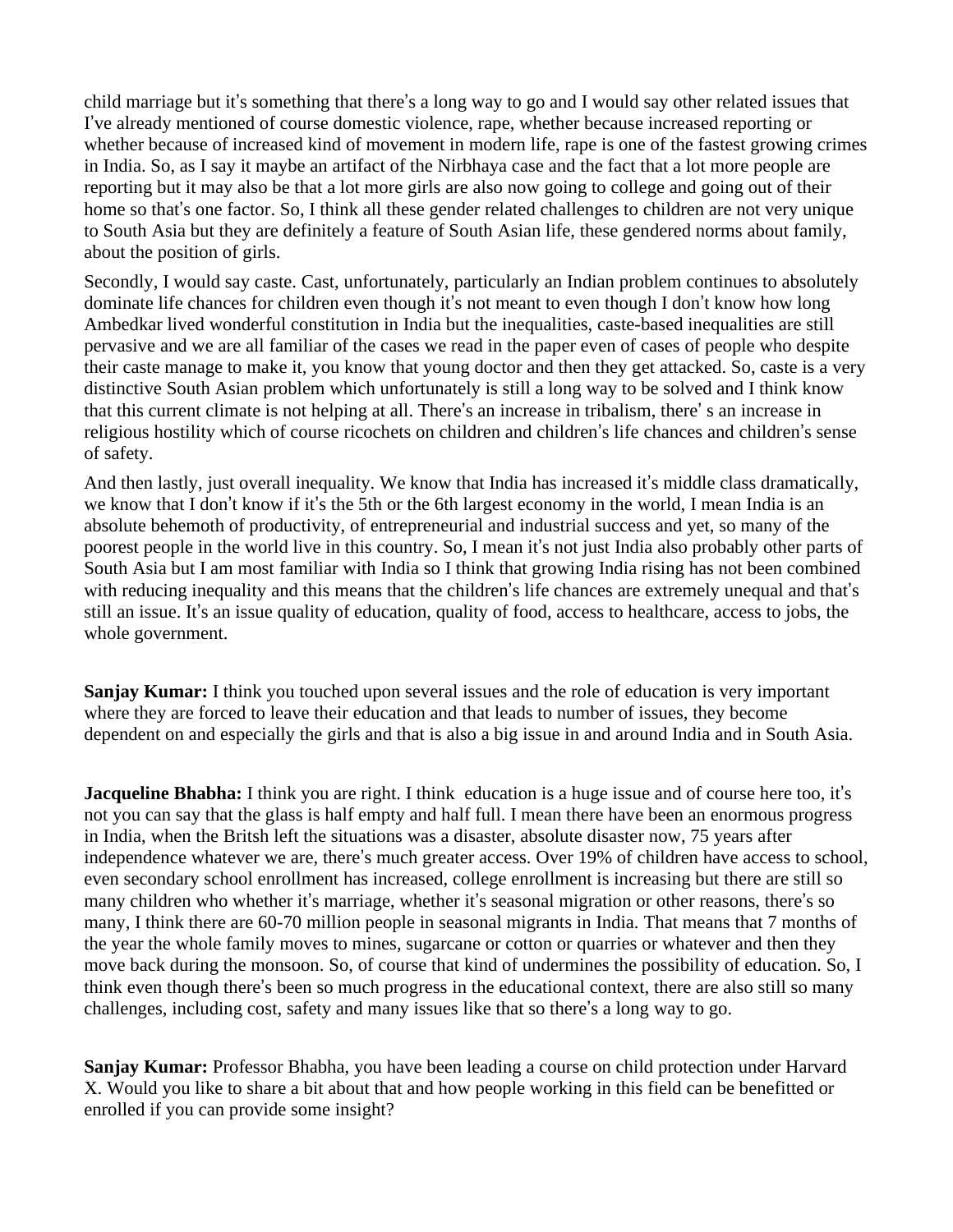**Jacqueline Bhabha:** Sure, yes, I would be pleased to Sanjay. So, Harvard X is a very good initiative I think which makes available free of charge to anybody the expertise of people who work and teach at Harvard. Researchers and professors and there are many courses, the one that I did with several colleagues is Harvard X course on child protection as you said and it's quite a systematic course which introduces people to the concept of child protection what does it mean, what are the main issues it talks about, children, it's not just about children in general, it's not about children's health or vaccination or child development, it's about child protection as a specific sub set of issues, dealing with abuse, violence, exploitation of children.

So, where are these problems seen, what causes them and what can be done about it. And, so the course looks at this and gives a framing of the international law that's relevant in a way that's very accessible, you don't have to be a lawyer to understand it. It has very good graphics and it has readings attached so that you can listen to the lecture and then there's a reading list and then you can click on it and you can read. And then, there's a opportunity for questions, you can ask yourself questions to see if you have understood the material. So, I would encourage people who are interested, we have a lot of experts who we have interviewed in the course of this course, people from the UN, various advocates who talk about different issues, we've had people from South Asia.

**Sanjay Kumar:** And is it also useful for young students who want to work in the child rights field?

**Jacqueline Bhabha:** Very useful for young students who want to work in the child rights field, people who are interested in international law, people who are interested in maybe in issues like child marriage or trafficking, so many different issues conflict, war children affected by —

**Sanjay Kumar:** And do they get any certificate?

**Jacqueline Bhabha:** So, I think you can get some sort of credentials. I mean obviously it's not a classroom teaching, there's no, a professor doesn't give an input or grade you, there's peer to peer grading and collaboration and I know that literally hundreds of thousands of people are involved in these courses and I think it's a very good experience.

**Sanjay Kumar:** Wonderful. So, thank you for sharing that and could you please tell us more about your work with the Rohingya community, very briefly if you can touch upon that?

**Jacqueline Bhabha:** Yes. So,we have been very fortunate actually thanks to the Mittal Institute colleagues as well to have a partnership with BRAC. And, as I am sure many people listening will know that BRAC is the largest NGO in the world, they are a very impressive community based organization which started in Bangladesh many years ago after terrible floods and is now really a model of sort of social entrepreneurship if you like. So, we work with BRAC in the context of our work with Rohingya children and other lessons in the Rohingya camps in Cox's Bazaar, which is in the Chittagong area of South East Bangladesh.